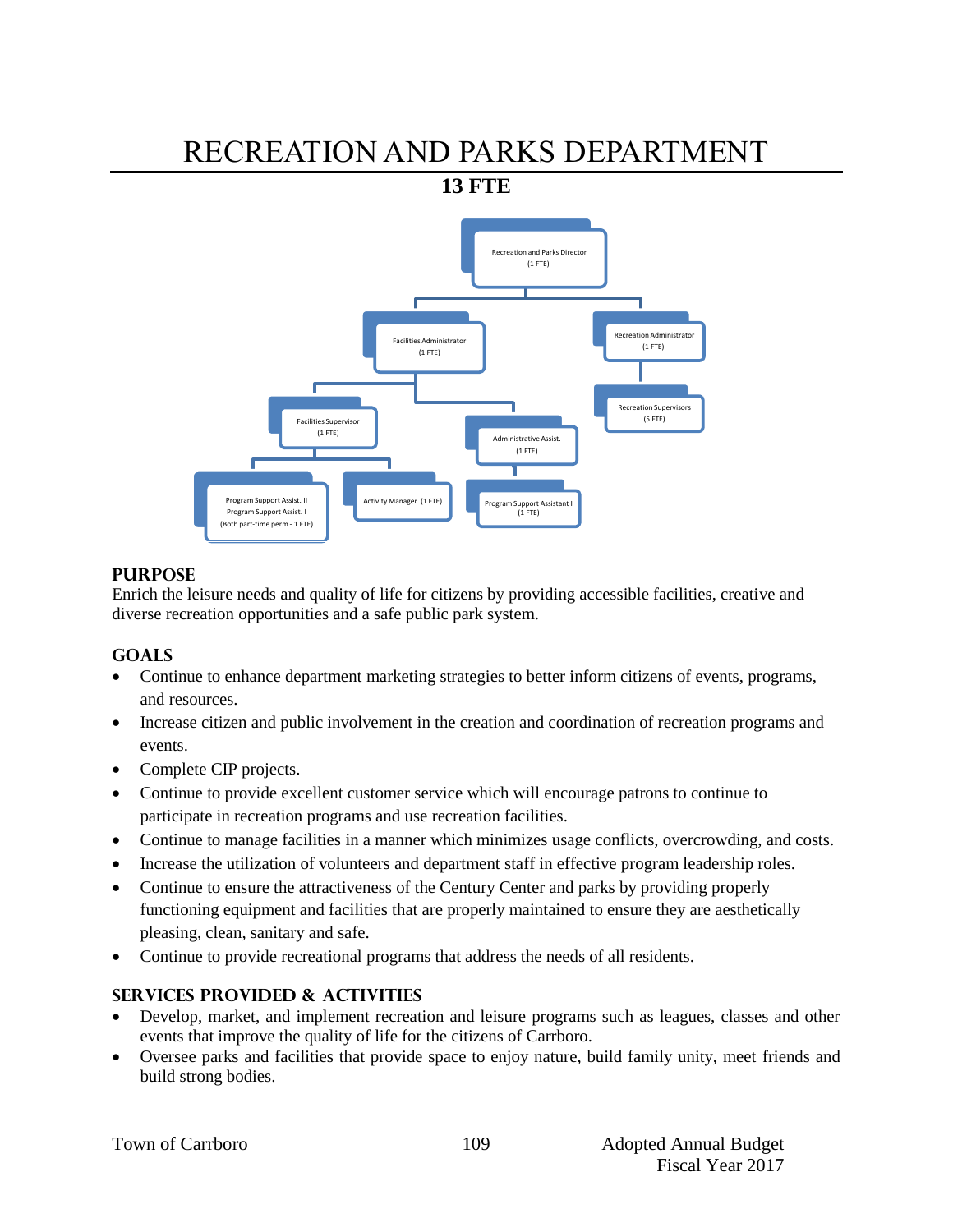- Demonstrate excellent customer service to citizens who register for programs and reserve or use recreation and park facilities.
- Facilitate in planning and staging community events that enhance the Paris of the Piedmont philosophy and community pride.
- Operate a variety of indoor and outdoor facilities which help bring the community together by providing space, promoting values, community activity and healthy living.

## **PREVIOUS YEAR ACCOMPLISHMENTS**

- Developed a new brochure design to enhance marketing programs.
- Presented Creative Carrboro Report to Board of Aldermen and community. The Arts Committee, ESC and Orange County Arts Commission are now working on a 5 year plan.
- Volunteer Plan and Strategy Guide was developed and implemented.
- Completed Capital Improvement Projects including the Anderson Community Park Multipurpose Field Renovation and ball field lights, Anderson Park Bathroom Replacement, basketball and tennis court resurfacing projects at Anderson, tennis court replacement at Wilson Park with Pickle Ball lines, and basketball court renovation at Baldwin Park.
- Worked with PW to install new pedestrian bridges around Anderson Disc Golf Course.
- Worked on MLK Jr Park master plan update with Alfred Benesch and Co. landscape architects.
- Co-sponsored an early summer concert series with Music Makers Relief Foundation.
- Coordinated Creative Canvas (art program for those of special needs) event.
- Partnered with Triangle Youth Ultimate and First Tee to offer youth athletic programs.
- Organized food vouchers with local businesses for patrons utilizing the transit buses into Town for the Carrboro Music Festival.
- Partnered w/ High Street Design to provide the Carrboro Bazaar at Town Commons.
- Utilized Peachjar program to promote programs within the school system.
- Staff collaborated with Art Center to offer the Film Festival.
- Developed a new Program Evaluation Plan and Strategy to solicit and obtain input from citizens and staff.
- Held department team-building event in April.

# **UPCOMING FISCAL YEAR OBJECTIVES**

- Evaluate and develop a signage process to publicize programs, events, and facilities.
- Develop a Department-wide social media process to increase the use/regularity of social media accounts.
- Increase the utilization of photos and other enhancements to increase followers.
- Use more cross-marketing publicity resources to help introduce current participants to other opportunities within our Department.
- Develop private, public, and neighborhood partnerships and sponsorships to support the recreational facilities and programs.
- Research local funding resources to assist with healthy programs such as Eat Smart Move More.
- Promote Creativity through Opportunities in Arts and Culture. Encourage a basic understanding and appreciation of arts and culture through the recognition of local artists and art facilities.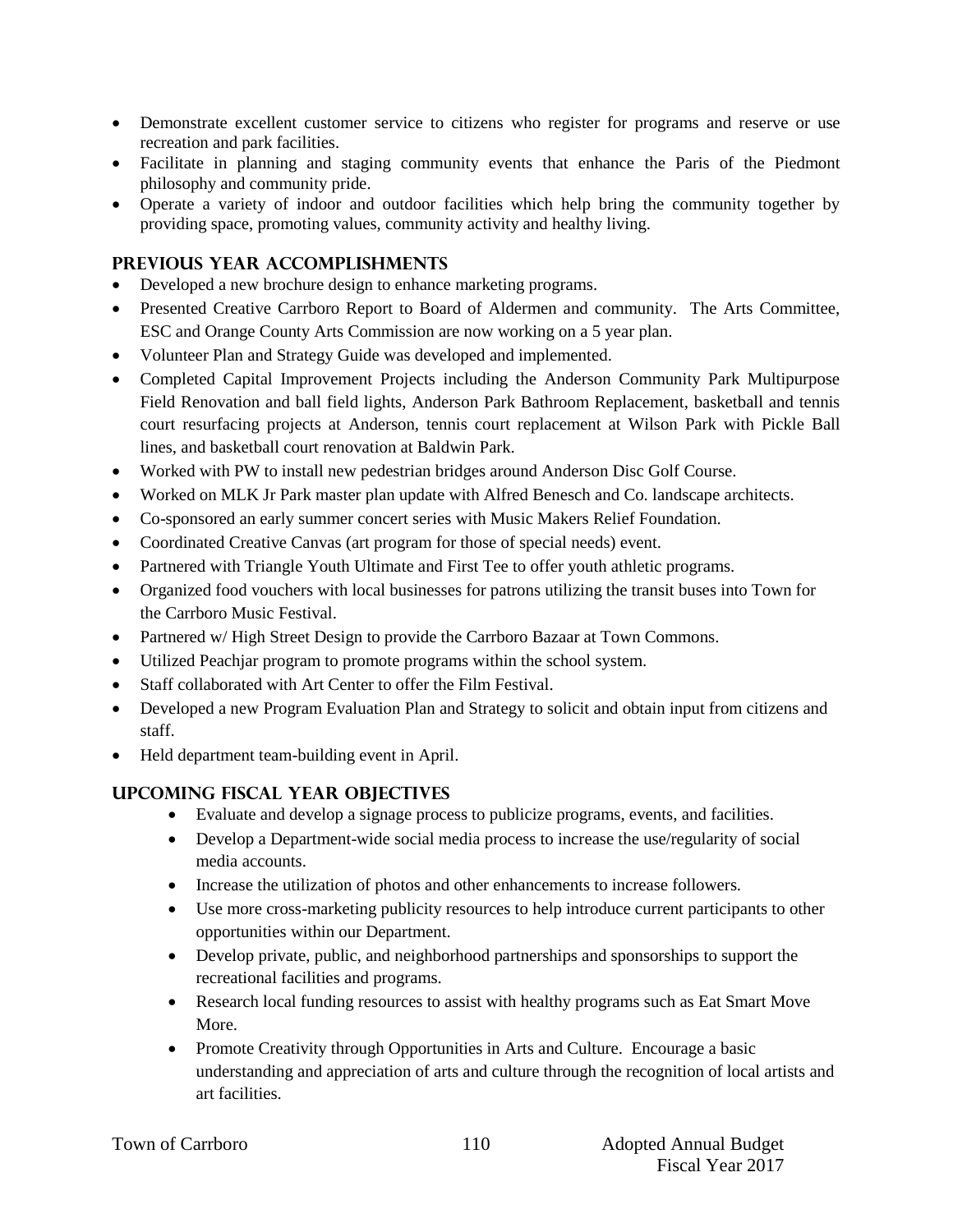- Provide intergenerational and multicultural opportunities for people to engage in the arts.
- Continue to Improve and promote training of staff and volunteers to provide better leadership and supervision in our programs.
- Complete ongoing Capital Improvement Projects.
- Increase utilization of existing parks or other town-owned property for programs.
- Examine youth and adult volunteerism in parks and programs to identify areas for new volunteer opportunities.
- Increase training opportunities for Department staff and volunteers in specific areas pertaining to programming needs and leadership.
- Conduct an inventory of staff, volunteer and instructor knowledge, certifications and talents and analyze how these resources can be better utilized.
- Offer family exercise programs in the park on the weekend. Examples include Yoga, Disc Golf Challenge, etc.
- Utilize the parks more in programming involving "being active and outdoors".
- Hold alternative tournaments in parks such as Disc Golf or trail runs.
- Collaborate with local partners to create multi- purpose nature based programs. Such as clean-ups, education walks in Adams Preserve, etc.

## **BOARD PRIORITIES**

Enhance and sustain quality of life/place issues for everyone. Diversify revenue stream to maintain ethnic and economic diversity.

# **OBJECTIVES**

- 1. Examine youth and adult volunteerism in parks and programs to identify areas for new volunteer opportunities.
- 2. Increase training opportunities for Department staff and volunteers in specific areas pertaining to programming needs and leadership.
- 3. Conduct an inventory of staff, volunteer and instructor knowledge, certifications and talents and analyze how these resources can be better utilized.
- 4. Utilize Town owned and other area parks, and nature sites.
- 5. Develop private, public, and neighborhood partnerships and sponsorships to support the recreational facilities and programs.
- 6. Research local funding resources to assist with healthy programs such as Eat Smart Move More.
- 7. Promote creativity through Opportunities in Arts and Culture. Encourage a basic understanding and appreciation of arts and culture through the recognition of local artist and art facilities.
- 8. Provide intergenerational and multicultural opportunities for people to engage in the arts.
- 9. Offer family exercise programs in the park on the weekends.
- 10. Utilize the parks more in programming involving "being active and outdoors".
- 11. Hold alternative tournaments in the parks such as Disk Golf or trail runs.
- 12. Collaborate with local partners to create multi-purpose nature based programs. Such as clean ups, education walks in Adam Preserve, etc.
- 13. Use more cross-marketing publicity resources to help introduce current participants to other opportunities within our Department.
- 14. Evaluate and develop a signage process to publicize programs, events, and facilities.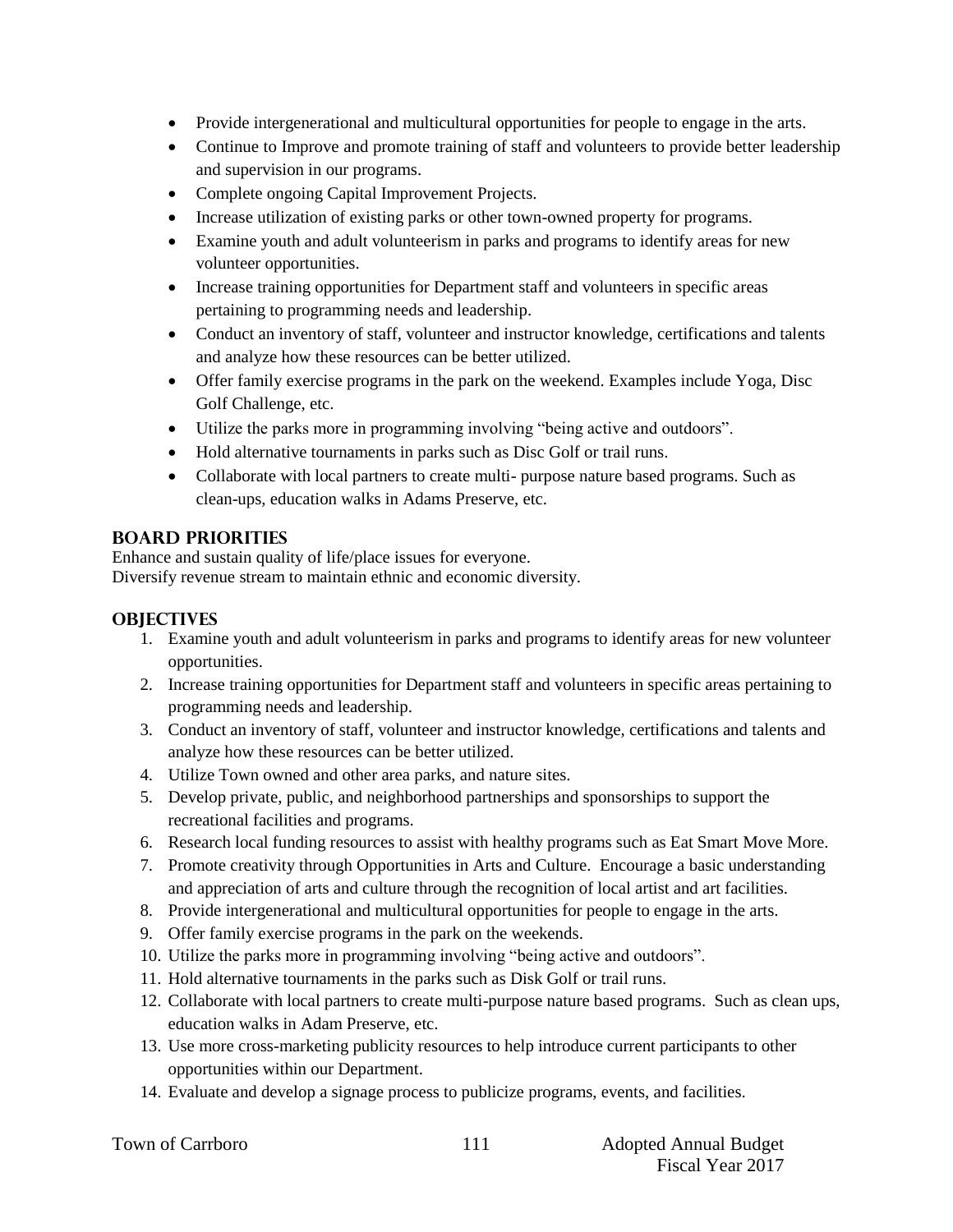# **Performance Measures**

|                                                                                                                     | FY2013-14<br><b>ACTUAL</b> | FY2014-15<br><b>ACTUAL</b> | FY2015-16<br><b>ESTIMATED</b> | FY2016-17<br><b>PROJECTED</b> |
|---------------------------------------------------------------------------------------------------------------------|----------------------------|----------------------------|-------------------------------|-------------------------------|
| % Change in Volunteer Hours<br><b>Supporting Programs</b>                                                           | $1\%$                      | $-7%$                      | 0%                            | 5%                            |
| Revenue Driven Facility Usage<br>Hours (External, Courses,<br>Administrative)                                       | 15,411                     | 13,240                     | 15,833                        | 16,149                        |
| Revenue Driven Facility Usage<br><b>Hours Percent Change</b><br>(External, Courses,<br>Administrative)              | $-2\%$                     | $-14%$                     | 20%                           | 2%                            |
| Non-Revenue Facility Usage<br>Hours (Partnerships,<br>Community/Informational<br>Meetings)                          | 621                        | 398                        | 399                           | 407                           |
| Non-Revenue Facility Usage<br><b>Hours Percent Change</b><br>(Partnerships,<br>Community/Informational<br>Meetings) | 80%                        | $-35%$                     | 1%                            | 2%                            |
| % Change in Program Division<br>Revenue                                                                             | 5%                         | $-2\%$                     | $-3%$                         | 2%                            |
| % Change in Programming<br>Hours                                                                                    | 0%                         | 14%                        | $-1%$                         | 2%                            |
| % Change of Operational<br><b>Budget Supported by Program</b><br><b>Revenue Generated</b>                           | $-1\%$                     | $-2%$                      | $-1\%$                        | 2%                            |
| % Change of Fees Waived for<br>Low Income Participants                                                              | $-4\%$                     | $-24%$                     | $-9%$                         | $1\%$                         |
| % Change in Enrolled<br>Participants                                                                                | 3%                         | $-1%$                      | $-2%$                         | 2%                            |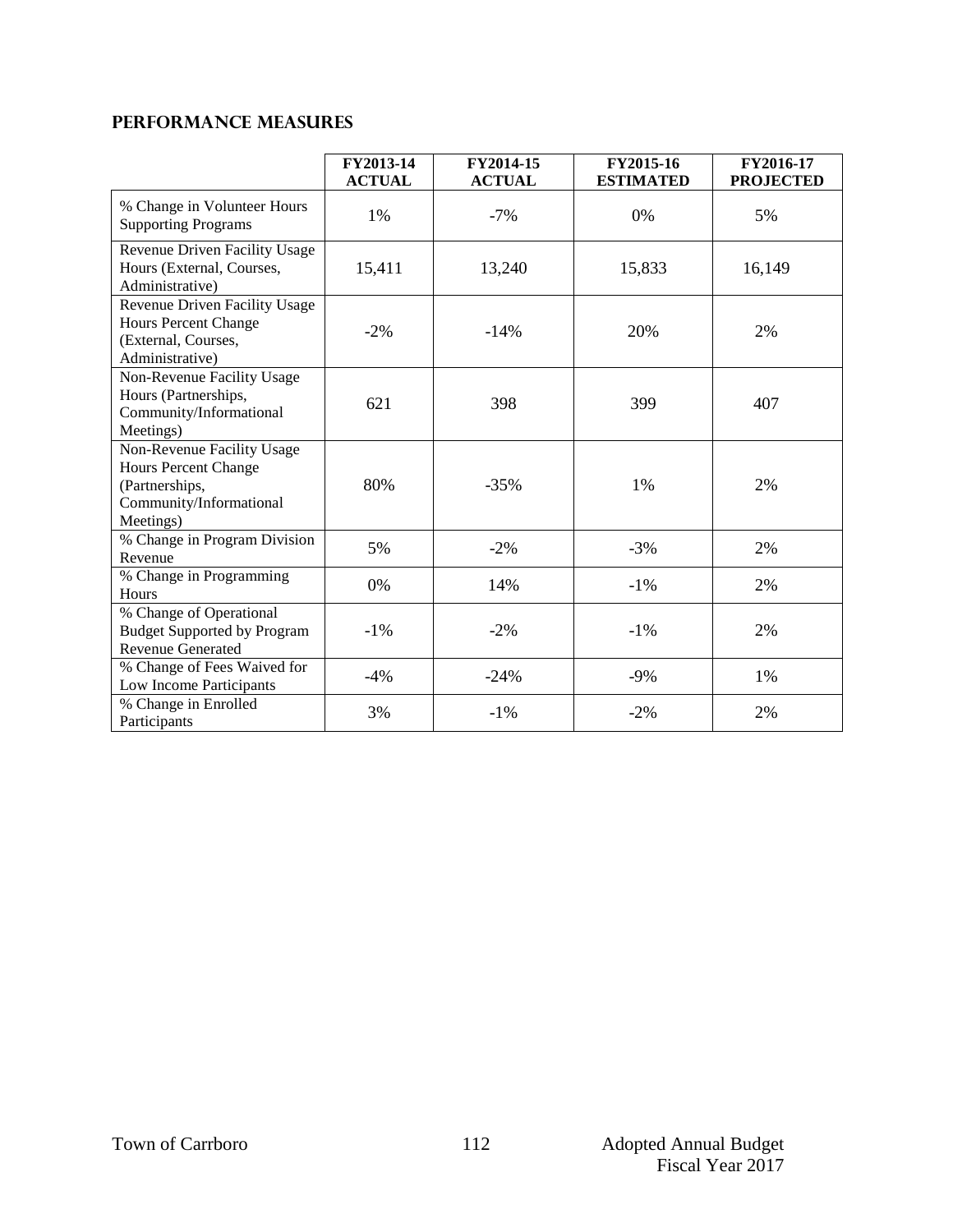# **DEPARTMENT BUDGET summary**

|                       | 2014-15                    | 2015-16<br><b>ADOPTED</b>  | 2016-17<br><b>ADOPTED</b>  | <b>PCT</b>            |
|-----------------------|----------------------------|----------------------------|----------------------------|-----------------------|
| <b>PERSONNEL</b>      | <b>ACTUAL</b><br>1,074,572 | <b>BUDGET</b><br>1,175,120 | <b>BUDGET</b><br>1,216,433 | <b>CHANGE</b><br>3.5% |
| <b>OPERATING</b>      | 370,180                    | 463,113                    | 451,148                    | $-2.6%$               |
| <b>CAPITAL OUTLAY</b> | 51,820                     | $\theta$                   | $\theta$                   | $0.0\%$               |
| <b>TOTAL</b>          | \$1,496,572                | \$1,638,233                | \$1,667,581                | $1.8\%$               |

### **CHANGES IN BUDGET from PRIOR YEAR ADOPTED BUDGET**

The change in personnel reflects an increase in insurance costs. Operations decreased due to the decrease in fuel costs.

# Division Level Summaries

| <b>SUPERVISION</b> |                          |                                            |                                            |                        |
|--------------------|--------------------------|--------------------------------------------|--------------------------------------------|------------------------|
|                    | 2014-15<br><b>ACTUAL</b> | 2015-16<br><b>ADOPTED</b><br><b>BUDGET</b> | 2016-17<br><b>ADOPTED</b><br><b>BUDGET</b> | $PCT$<br><b>CHANGE</b> |
| <b>PERSONNEL</b>   | 119.845                  | 119.678                                    | 123.161                                    | 2.9%                   |
| <b>OPERATING</b>   | 16.400                   | 22,704                                     | 21.304                                     | $-6.2\%$               |
| <b>TOTAL</b>       | \$136,246                | \$142,382                                  | \$144,465                                  | $1.5\%$                |

### **changes in budget from prior year adopted budget**

The change in personnel reflects an increase in insurance. Operations decreased due to the decrease in office supply costs.

#### **PLAYGROUNDS AND PARKS**

|                       | 2014-15<br><b>ACTUAL</b> | 2015-16<br><b>ADOPTED</b><br><b>BUDGET</b> | 2016-17<br><b>ADOPTED</b><br><b>BUDGET</b> | <b>PCT</b><br><b>CHANGE</b> |
|-----------------------|--------------------------|--------------------------------------------|--------------------------------------------|-----------------------------|
| <b>OPERATING</b>      | 3.958                    | 17,078                                     | 12,078                                     | $-29.3%$                    |
| <b>CAPITAL OUTLAY</b> | 51,820                   |                                            | $\theta$                                   | $0.0\%$                     |
| <b>TOTAL</b>          | \$55,778                 | \$17,078                                   | \$12,078                                   | $-29.3%$                    |

### **changes in budget from prior year adopted budget**

Decrease in operating is due to a decrease in departmental supplies.